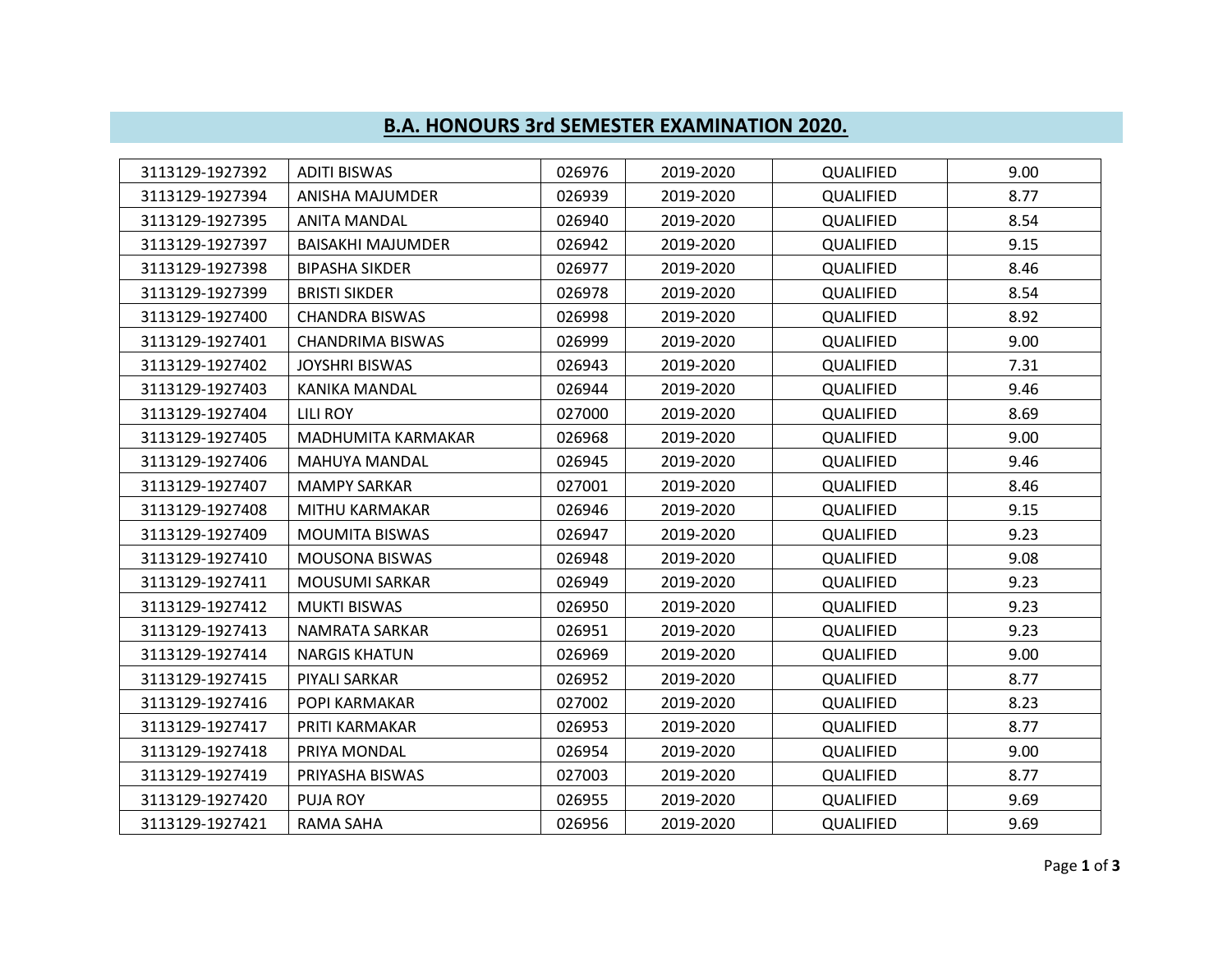| 3113129-1927422 | RICKTA CHAKRABORTY       | 026979 | 2019-2020 | QUALIFIED | 9.00 |
|-----------------|--------------------------|--------|-----------|-----------|------|
| 3113129-1927423 | RIMA ADHIKARY            | 026970 | 2019-2020 | QUALIFIED | 9.00 |
| 3113129-1927424 | RIMPA SAHA               | 026957 | 2019-2020 | QUALIFIED | 9.69 |
| 3113129-1927426 | <b>RUMI DAS</b>          | 026981 | 2019-2020 | QUALIFIED | 8.77 |
| 3113129-1927427 | <b>SAMPA BISWAS</b>      | 026958 | 2019-2020 | QUALIFIED | 9.23 |
| 3113129-1927428 | <b>SAMPA BISWAS</b>      | 027004 | 2019-2020 | QUALIFIED | 9.00 |
| 3113129-1927429 | SANJUKTA BISWAS          | 026971 | 2019-2020 | QUALIFIED | 8.92 |
| 3113129-1927430 | <b>SUKLA MALLICK</b>     | 026959 | 2019-2020 | QUALIFIED | 9.00 |
| 3113129-1927431 | SUPARNA BAIRAGI          | 026982 | 2019-2020 | QUALIFIED | 9.00 |
| 3113129-1927433 | <b>SWAPNA MAJUMDER</b>   | 026983 | 2019-2020 | QUALIFIED | 8.77 |
| 3113129-1927434 | <b>TITLY SAMADDER</b>    | 026961 | 2019-2020 | QUALIFIED | 9.23 |
| 3113129-1927435 | <b>TRIPTI BAKSHI</b>     | 026984 | 2019-2020 | QUALIFIED | 8.54 |
| 3113129-1927437 | ANUPAM CHAKRABORTY       | 026985 | 2019-2020 | QUALIFIED | 8.69 |
| 3113129-1927439 | ARINDAM BISWAS           | 026962 | 2019-2020 | QUALIFIED | 9.08 |
| 3113129-1927440 | ARUNABHA SAHA            | 026987 | 2019-2020 | QUALIFIED | 8.54 |
| 3113129-1927442 | <b>BIJAN SARKAR</b>      | 027006 | 2019-2020 | QUALIFIED | 8.92 |
| 3113129-1927443 | <b>BILTU SARKAR</b>      | 026972 | 2019-2020 | QUALIFIED | 7.54 |
| 3113129-1927445 | DIP MAJUMDAR             | 027007 | 2019-2020 | QUALIFIED | 7.23 |
| 3113129-1927446 | HARICHHUR RAHAMAN MALITA | 027008 | 2019-2020 | QUALIFIED | 8.92 |
| 3113129-1927448 | <b>INDRAJIT PAUL</b>     | 026964 | 2019-2020 | QUALIFIED | 9.23 |
| 3113129-1927449 | KISHOR KUMAR HALDER      | 027009 | 2019-2020 | QUALIFIED | 8.92 |
| 3113129-1927450 | <b>MOSHIAR MONDAL</b>    | 027010 | 2019-2020 | QUALIFIED | 7.69 |
| 3113129-1927451 | PABITRA KUMAR BALA       | 026974 | 2019-2020 | QUALIFIED | 8.54 |
| 3113129-1927452 | PIJUSH BISWAS            | 027011 | 2019-2020 | QUALIFIED | 7.38 |
| 3113129-1927453 | PRITAM DAS               | 026989 | 2019-2020 | QUALIFIED | 8.69 |
| 3113129-1927454 | PRODIP ROY               | 027012 | 2019-2020 | QUALIFIED | 7.54 |
| 3113129-1927457 | <b>RUPAM DUTTA</b>       | 026991 | 2019-2020 | QUALIFIED | 8.77 |
| 3113129-1927458 | <b>SAGAR BISWAS</b>      | 026992 | 2019-2020 | QUALIFIED | 9.00 |
| 3113129-1927459 | <b>SAGAR MAJUMDER</b>    | 026993 | 2019-2020 | QUALIFIED | 8.77 |
| 3113129-1927460 | SANDIP CHAKRABORTY       | 027013 | 2019-2020 | QUALIFIED | 8.69 |